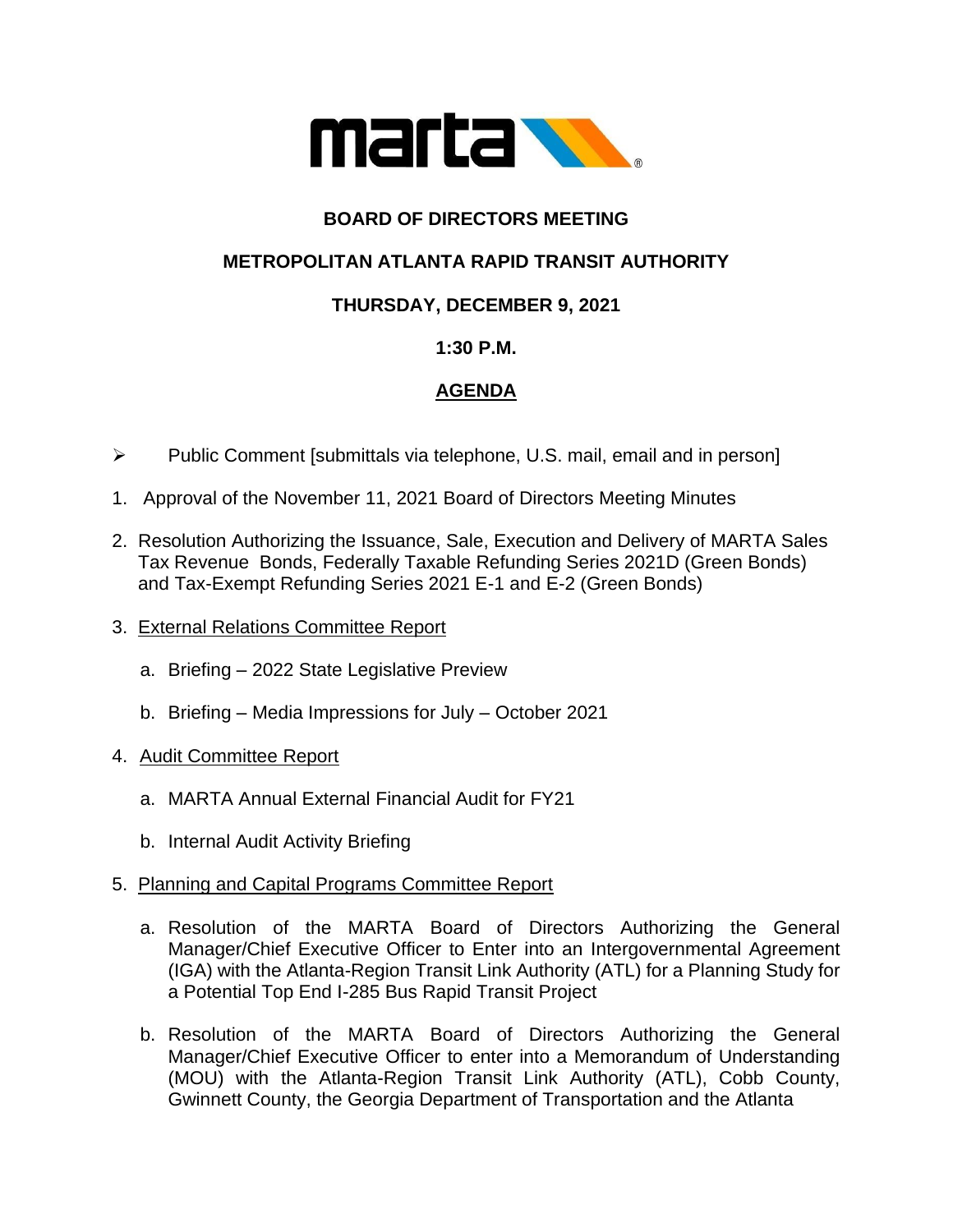Regional Commission to Set Forth the Terms of Funding and Collaboration for a Planning Study for a Potential Top End I-285 Bus Rapid Transit Project

- c. Resolution Approving Clayton/Southlake Bus Rapid Transit Project Locally Preferred Alternative
- 6. Operations & Safety Committee Report
	- a. Resolution Authorizing the Award of a Contract for the Procurement of Removal and Disposal of Industrial Wastewater and Sludge from Various MARTA Facilities, IFB B48661
	- b. Briefing Demand Response Pilot
- 7. Business Management Committee Report
	- a. Resolution Authorizing the Renewal of MARTA's Excess Property and Liability Insurance Programs for 2022
	- b. Resolution Authorizing the Award of Armed Security Guard Coverage for Revenue Operations, IFB B48759
	- c. Resolution Authorizing the Award of a Contract for Authority-Wide Voice, Internet and Data Telecommunications Services, RFPP P49945
	- d. Resolution Authorizing a Contract for the Procurement of WI-FI Data Telecommunication Services for MARTA Buses, Rail Cars and Other Equipment, RFPP P49944
	- e. Resolution to Modify Microsoft License Enterprise Agreement, B48124
	- f. Resolution Authorizing a Cost-of-Living Adjustment (COLA) for the Retirees and DROP Participants of the MARTA Non-Represented Pension Plan
	- g. Resolution Authorizing the Award of a Contract for Full Line Banking, RFP P46375
	- h. Briefing Green Bond Refunding Bond Series 2021D, E-1, E-2
	- i. Briefing FY 2022 September Financial Highlights and Financial Performance Indicators
- 8. Nominating Committee Report Election of Board Officers for 2022